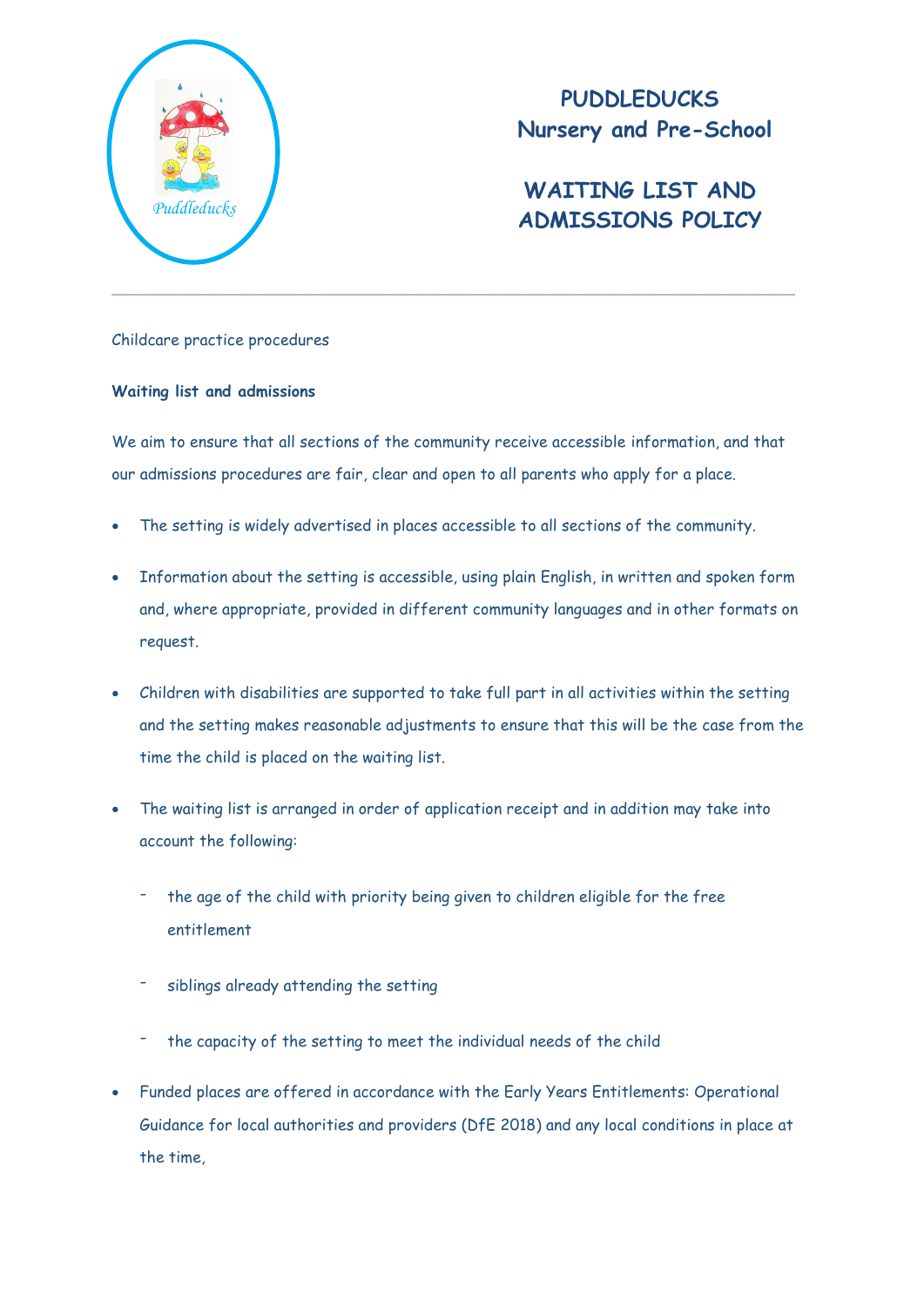- Where it is financially viable to do so, a place is kept vacant for an emergency admission.
- The setting and its practices are welcoming and make it clear that fathers, mothers, other relations and carers and childminders are all welcome.
- The setting and its practices operate in a way that encourages positive regard for and understanding of difference and ability, whether gender, family structure, class, background, religion, ethnicity or competence in spoken English.
- The needs and individual circumstances of children joining the setting are monitored on the Childcare registration form, to ensure that no accidental or unintentional discrimination is taking place and that reasonable adjustments are made as required.
- Equality procedures is shared and widely promoted to all.
- Places are provided in accordance with Childcare terms and conditions issued to every parent when the child takes up their place. Failure to comply may result in the provision of a place being withdrawn.

#### **Admissions**

- Once a childcare place has been offered the relevant paperwork is completed by the setting manager or deputy before the child starts and filed on the child's personal file. Forms completed include:
- An application fee of £35 is payable at the time of registering your child with the setting. £30 of this is refunded upon commencement. Children in receipt of two years funding are exempt from this fee
- We have a minimum requirement of two hour sessions per week as this allows for the child to settle better and thrive
- Privacy notice explains what personal data we collect, why we collect it, how we use it, the control parent/carers have over their personal data and the procedures we have in place to protect it.
- Childcare terms and conditions govern the basis by which we provide childcare.
- Childcare registration form contains personal information about the child and family that must be completed in full prior to the child commencing.